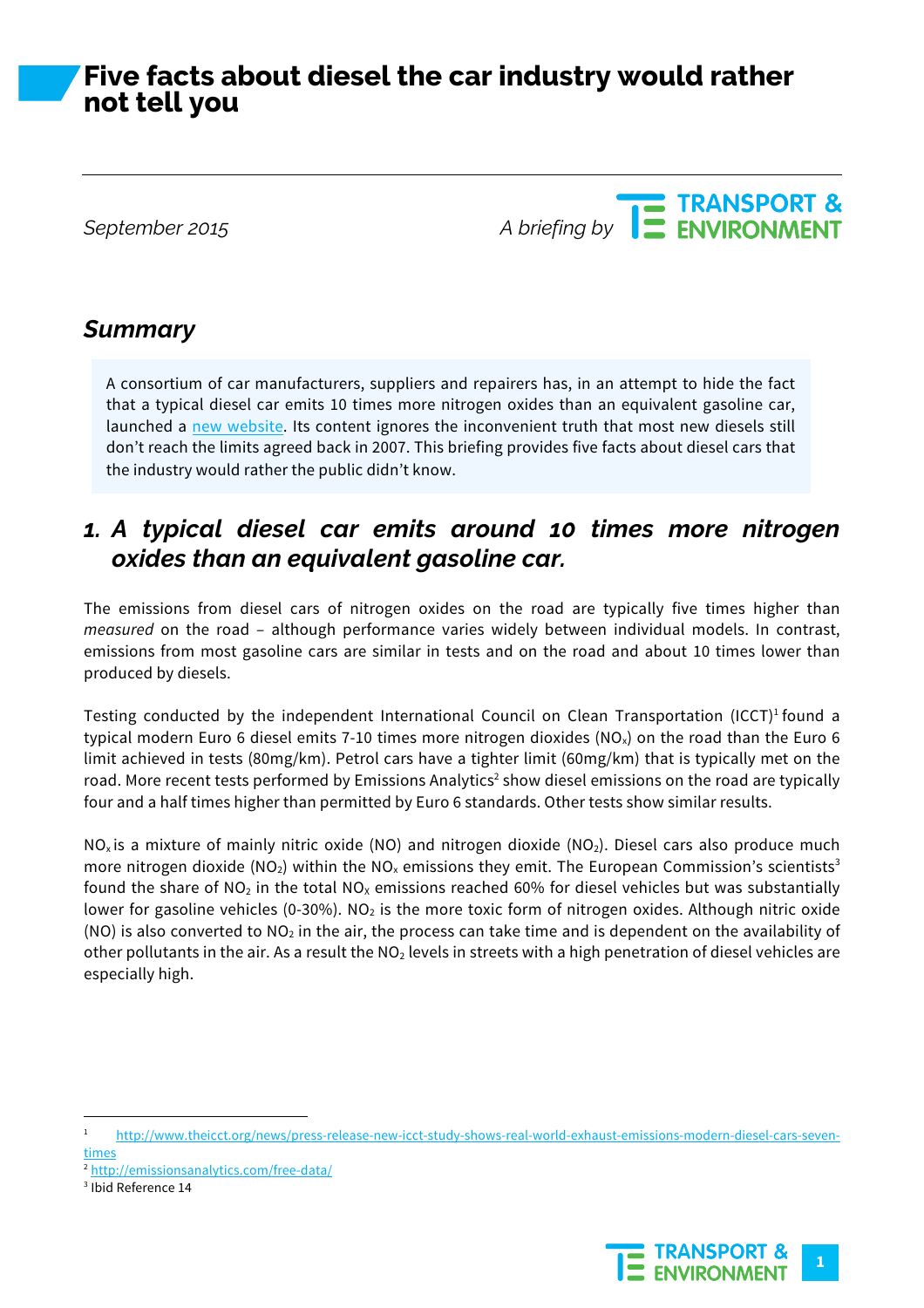## *2. The problem is endemic across the car industry – but the performance of individual models and manufacturers varies widely*

In tests by the ICCT<sup>1</sup> 12 out of 13 modern diesel cars failed to achieve the Euro 6 limit in on the road. The worst vehicle, an Audi, emitted 22 times the allowed limit. Emissions are highest in urban areas where most people are exposed to the pollution. On average a new diesel car emits **over** 800mg/km of nitrogen oxides driving in town compared to the limit of 80mg/km. Data obtained on around 20 modern diesel cars by T&E shows every major manufacturer is selling cars that fail to meet Euro 6 limits on the road. A minority of vehicles do meet the limits – but most don't. This is because the industry uses cheaper less effective exhaust treatment systems or fails to configure the best systems in a way that minimizes emissions. The cost of a modern diesel after treatment system is just €300.



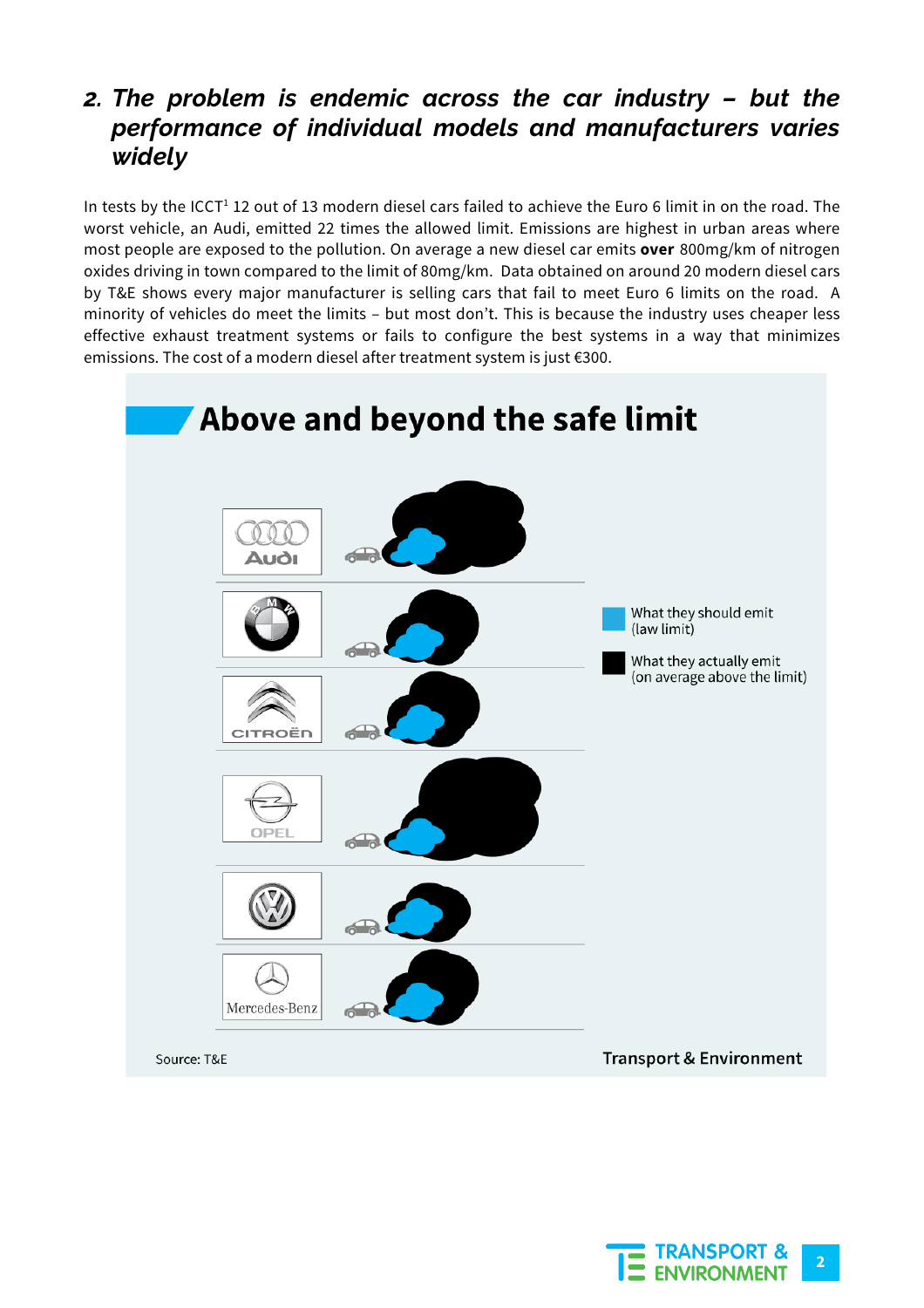### *3. Diesel exhaust fumes cause cancer. Nitrogen dioxide causes a range of short-term health effects, like asthma; and longerterm effects that shorten lifetimes. In the air, nitrogen oxides are converted into other harmful pollutants like fine particles and ozone.*

The World Health Organisation has classified diesel exhaust as carcinogenic.4 It causes lung cancer in humans.

Breathing NO<sub>2</sub>, even for a short time, also can inflame the airways of healthy people and cause increased symptoms in people with asthma. During periods of high nitrogen dioxide pollution there are increased visits to hospital emergency departments and hospital admissions for respiratory issues. Living in a place with high levels of  $NO<sub>2</sub>$  can also produce chronic, long-term health effects. For example, it has been associated with both low birth-weight babies and small head circumferences.<sup>5</sup> It has also been associated with excess deaths in a large study in Rome on air pollution and heart attacks.<sup>6</sup> A recent study in London found that there were 5,900 premature deaths in 2010 as a result of breathing nitrogen dioxide – more than doubling the previous estimates of early deaths caused by air pollution.<sup>7</sup>

In the air  $NO<sub>x</sub>$  is eventually converted into nitrate aerosol particles that are a significant component of  $PM_{2.5}$  (fine particulates), one of the pollutants of greatest health concern. So, although diesel particle filters are reducing direct emissions of fine particles, the  $NO<sub>x</sub>$  emissions are also causing this pollution.

 $NO<sub>x</sub>$  in the air also contributes to the creation of ozone when it reacts with unburned hydrocarbons (fuel) in the presence of sunlight. Transport has been estimated to be responsible for 45% of the emissions leading to ozone formation.<sup>8</sup> Children, the elderly, people with lung diseases such as asthma, and people who work or exercise outside are at risk of adverse effects from ozone. These include reduction in lung function and increased respiratory symptoms as well as respiratory-related emergency department visits, hospital admissions, and possibly premature deaths. Virtually all EU citizens are exposed to ozone above WHO health guidelines.

## *4. The current system for testing cars in a laboratory is obsolete and produces meaningless results – the figures quoted by cleandieseltech.eu.9 The car industry is fighting to delay and weaken new on-road tests precisely because Euro 6 cars cannot achieve the limits set.*

Cars are currently tested in a laboratory using a test called NEDC. The test is outdated and obsolete and produces results for the amount of pollution being emitted that are totally unrepresentative of those achieved by the car on the road. In addition carmakers deploy "cycle beating" techniques to lower the test



 <sup>4</sup> http://www.iarc.fr/en/media-centre/pr/2012/pdfs/pr213\_E.pdf

<sup>5</sup> Pedersen et al, 2013, Lancet Respiratory Medicine 2013;1:695-704

<sup>6</sup> Cesaroni, 2014, BMJ 2014;348:f7412

<sup>7</sup> http://london.gov.uk/media/mayor-press-releases/2015/07/london-becomes-first-world-city-to-quantify-the-health-effects

<sup>8</sup> EEA 2014

<sup>9</sup> http://cleandieseltech.eu/